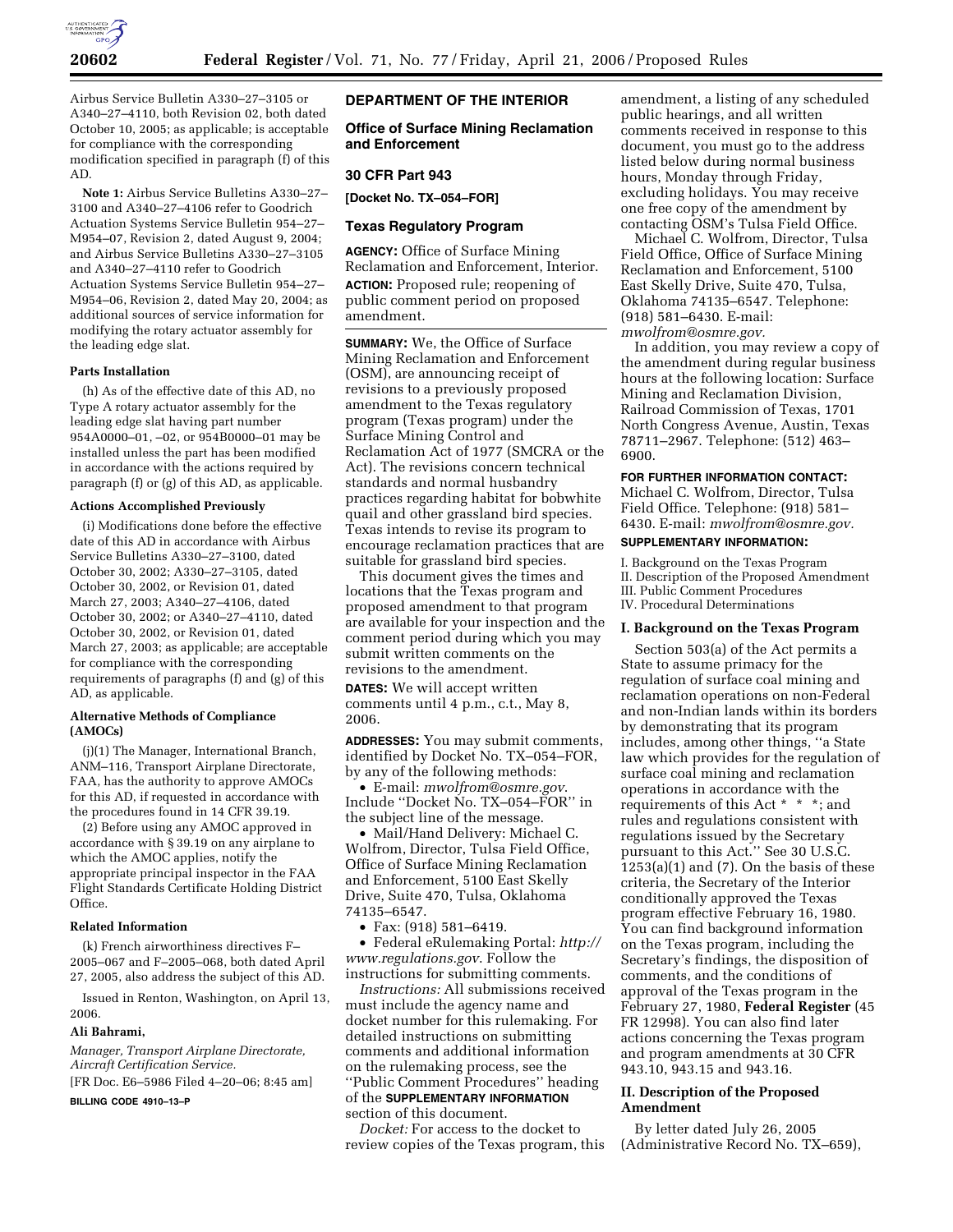Texas sent us an amendment to its program under SMCRA (30 U.S.C. 1201 *et seq.*). Texas sent the amendment at its own initiative.

We announced receipt of the proposed amendment in the August, 31, 2005, **Federal Register** (70 FR 51689) and invited public comment on its adequacy. The public comment period ended September 30, 2005.

During our review of the amendment, we identified concerns relating to Section V.D.1., Fish and Wildlife Habitat; Section V.D.2., Woody-Plant Stocking; Appendix B, Summary of Revegetation Success Standards (Fish and Wildlife Habitat Only); and Attachment 2, Minimum Woody Vegetation Stocking Rates. We notified Texas of the concerns by letters dated October 17, 2005, and February 8, 2006 (Administrative Record Nos. TX–659.07 and TX–659.13). On January 12 and March 10, 2006, Texas sent us revisions to its amendment (Administrative Record Nos. TX–659.11 and TX–650.12)

Texas submitted revisions for the following provisions of the amendment:

1. Texas proposes to revise typographical errors and make minor wording changes at D.1., Ground Cover; D.2., Woody-Plant Stocking; and Attachment 2, Minimum Woody Vegetation Stocking Rates.

2. *Procedures and Standards for Determining Revegetation Success on Surface-Mined Lands in Texas—Table of Contents.* 

Texas proposes to add, to the Table of Contents, ''Bobwhite Quail and Other Grassland Bird Species'' as a subcategory of ''D. Fish and Wildlife Habitat.''

3. *D. Fish and Wildlife Habitat— Ground Cover.* 

a. Texas proposes to revise its original 70 percent ground cover technical standard for bobwhite quail and other grassland bird species habitat by changing it to 63–70 percent.

b. In the statistical comparison section, Texas proposes to add the lowest acceptable value of 57 percent  $(63\% \times 0.9)$  and the highest acceptable value of 77 percent (70%  $\times$  1.1) for ground cover on bobwhite quail and other grassland bird species habitat.

4. *Appendix B Summary of Revegetation Success Standards (Fish and wildlife Habitat Only).* 

a. Texas proposes to revise the ground cover technical standard for bobwhite quail and other grassland bird species habitat by changing it from 70 percent ground cover to 63–70 percent ground cover.

b. Texas proposes to revise the woody-plant stocking rate exception clause as follows:

90% of the Following Technical Standard except for mottes used to support Bobwhite Quail and [Other] Grassland Bird Species, the standard for which is based on meeting or exceeding the following Technical Standard:

Site-specific success standards will be developed by the permittee through consultation with the Texas Parks and Wildlife Department. Standards will be approved by the Texas Parks and Wildlife Dept.

#### 5. *Attachment 2—Minimum Woody Vegetation Stocking Rates.*

Texas proposes to revise the headings ''General Land Use Category'' and ''Planting Standards'' by changing them to ''General Wildlife Land Type Category'' and ''Stocking Rates/Planting Standards.''

## 6. *Normal Husbandry Practices for Surface-Mined Lands in Texas.*

a. Texas proposes to revise the Table of Contents by adding ''Bobwhite Quail and Other Grassland Bird Species Habitat Management Practices'' to Section E. Fish and Wildlife Habitat.

b. Texas proposes to revise Section E. Fish and Wildlife Habitat by adding ''Bobwhite Quail and Other Grassland Bird Species Habitat Management Practices'' concerning Native Grass and Forb Restoration, Grazing, Patch Burning, Strip Discing, Brush Management, Prescribed Burning, Bobwhite Ecology and Management.

#### **III. Public Comment Procedures**

We are reopening the comment period on the proposed Texas program amendment to provide the public an opportunity to reconsider the adequacy of the proposed amendment in light of the additional materials submitted. Under the provisions of 30 CFR 732.17(h), we are seeking comments on whether the proposed amendment satisfies the applicable program approval criteria of 30 CFR 732.15. If we approve the amendment, it will become part of the Texas program.

#### *Written Comments*

Send your written or electronic comments to OSM at the address given above. Your written comments should be specific, pertain only to the issues proposed in this rulemaking, and include explanations in support of your recommendations. We will not consider or respond to your comments when developing the final rule if they are received after the close of the comment period (see **DATES**). We will make every attempt to log all comments into the administrative record, but comments delivered to an address other than the Tulsa Field Office may not be logged in.

#### *Electronic Comments*

Please submit Internet comments as an ASCII or Word file avoiding the use of special characters and any form of encryption. Please also include Attn: TX–054–FOR and your name and return address in your Internet message. If you do not receive a confirmation that we have received your Internet message, contact the Tulsa Field Office at (918) 581–6430.

## *Availability of Comments*

We will make comments, including names and addresses of respondents, available for public review during normal business hours. We will not consider anonymous comments. If individual respondents request confidentiality, we will honor their request to the extent allowable by law. Individual respondents who wish to withhold their name or address from public review, except for the city or town, must state this prominently at the beginning of their comments. We will make all submissions from organizations or businesses, and from individuals identifying themselves as representatives or officials of organizations or businesses, available for public review in their entirety.

## **IV. Procedural Determinations**

#### *Executive Order 12630—Takings*

This rule does not have takings implications. This determination is based on the analysis performed for the counterpart Federal regulation.

## *Executive Order 12866—Regulatory Planning and Review*

This rule is exempted from review by the Office of Management and Budget (OMB) under Executive Order 12866.

## *Executive Order 12988—Civil Justice Reform*

The Department of the Interior has conducted the reviews required by section 3 of Executive Order 12988 and has determined that this rule meets the applicable standards of subsections (a) and (b) of that section. However, these standards are not applicable to the actual language of State regulatory programs and program amendments because each program is drafted and promulgated by a specific State, not by OSM. Under sections 503 and 505 of SMCRA (30 U.S.C. 1253 and 1255) and the Federal regulations at 30 CFR 730.11, 732.15, and 732.17(h)(10), decisions on proposed State regulatory programs and program amendments submitted by the States must be based solely on a determination of whether the submittal is consistent with SMCRA and